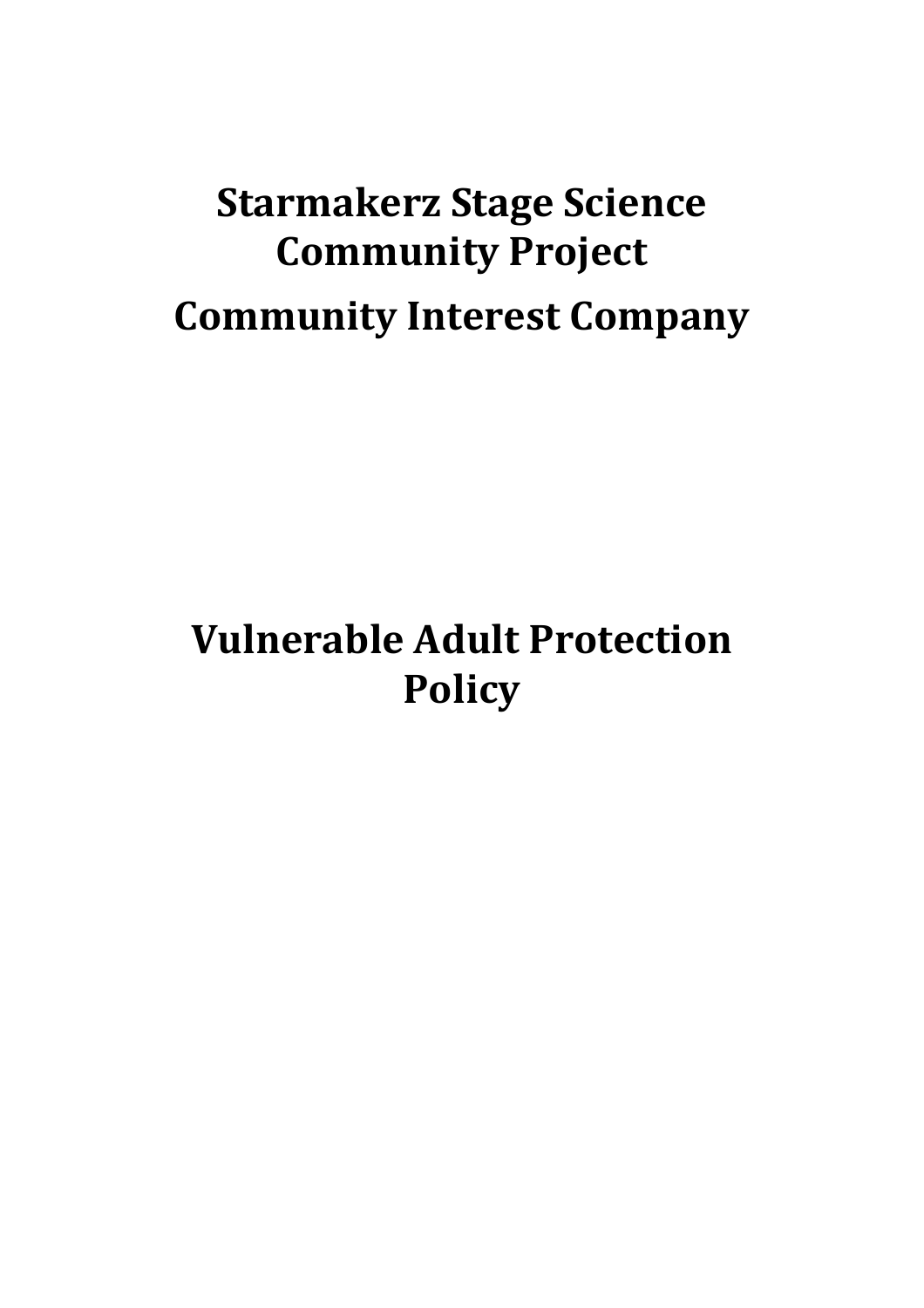#### **Introduction**

This document does not form part of your contract of employment and may be changed from time to time in line with current best practice and statutory requirements, and to ensure that business needs are met. You will be consulted and advised of any changes as far in advance as possible of the change being made, unless the change is required by statute.

The characteristics of adult abuse can take a number of forms and cause victims to suffer pain, fear and distress reaching well beyond the time of the actual incident(s). Victims may be too afraid or embarrassed to raise any complaint. They may be reluctant to discuss their concerns with other people or unsure who to trust or approach with their worries.

There may be some situations where victims are unaware that they are being abused or have difficulty in communicating this information to others.

#### **1 Aim of Policy**

The aim of this policy is to ensure the safety of vulnerable adults by outlining clear procedures and ensuring that all Starmakerz staff members are clear about their responsibilities.

#### **2 Responsibilities**

All Starmakerz staff have a responsibility to be aware of this policy and to report any suspicions that they might have concerning adult abuse.

#### **3 Definition**

A vulnerable adult is a person aged 18 years or over who may be unable to take care of themselves or protect themselves from harm or from being exploited.

This **may** include a person who:

- Is elderly and frail
- Has a mental illness including dementia
- Has a physical or sensory disability
- Has a learning disability
- Has a severe physical illness
- Is a substance misuser
- Is homeless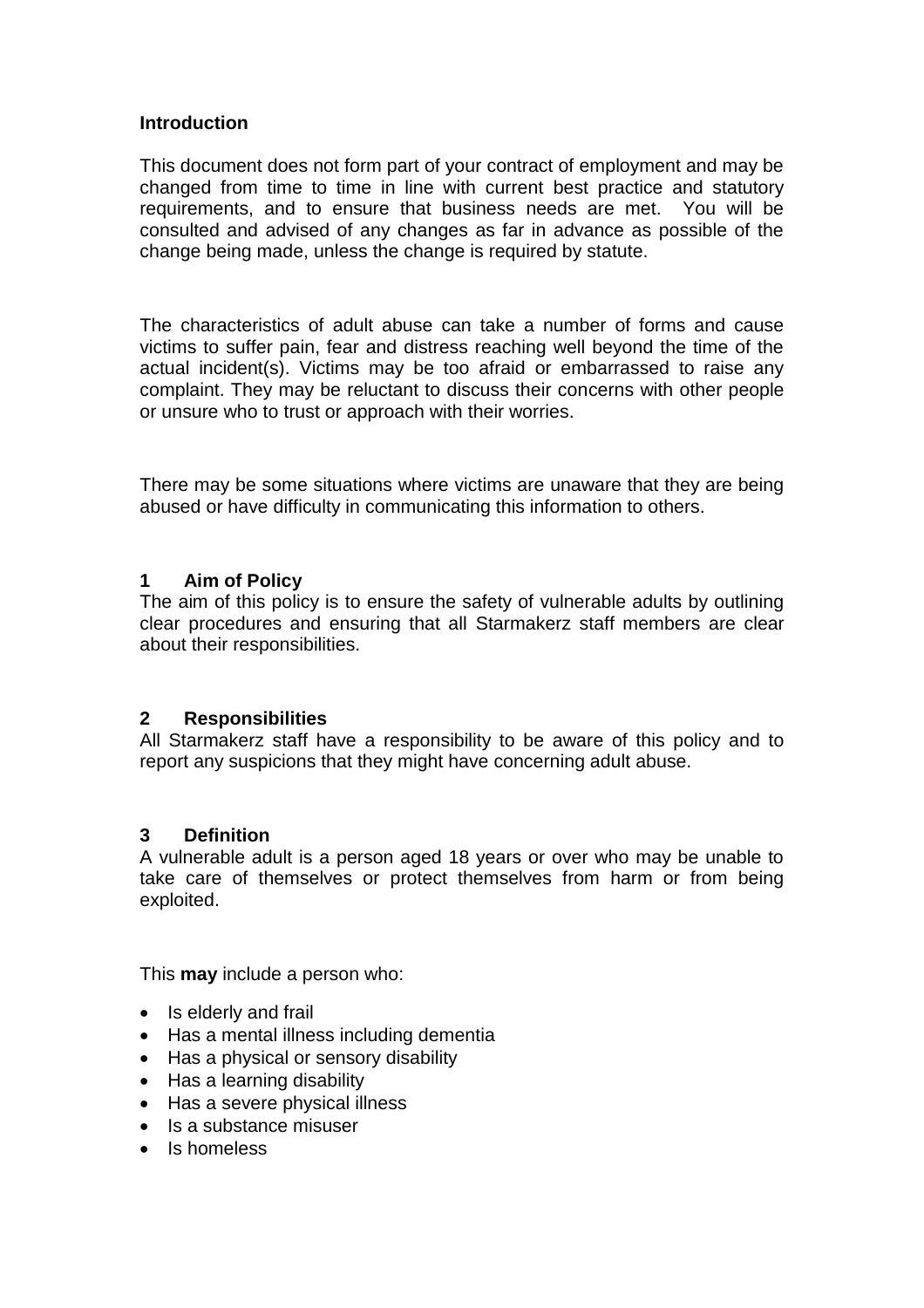#### **4 What is abuse?**

Abuse is a violation of an individual's human and civil rights by any other person or persons. It can take a number of forms:

• Physical abuse e.g. hitting, pushing, shaking, inappropriate restraint, force-feeding, forcible administration of medication, neglect or abandonment

Sexual abuse e.g. involvement in any sexual activity against his/her will, exposure to pornography, voyeurism and exhibitionism

- Emotional/psychological abuse e.g. intimidation or humiliation
- Financial abuse e.g. theft or exerting improper pressure to sign over money from pensions or savings etc.
- Neglect or acts of omission e.g. being left in wet or soiled clothing, or malnutrition
- Discriminatory abuse e.g. racial, sexual or religious harassment
- Personal exploitation involves denying an individual his/her rights or forcing him/her to perform tasks that are against his/her will
- Violation of rights e.g. preventing an individual speaking his/her thoughts and opinions
- Institutional abuse e.g. failure to provide a choice of meals or failure to ensure privacy or dignity

#### **5 Rights of Vulnerable Adults**

The vulnerable adults have the right to:

- be made aware of this policy
- to have alleged incidents recognised and taken seriously
- to receive fair and respectful treatment throughout
- to be involved in any process as appropriate
- to receive information about the outcome.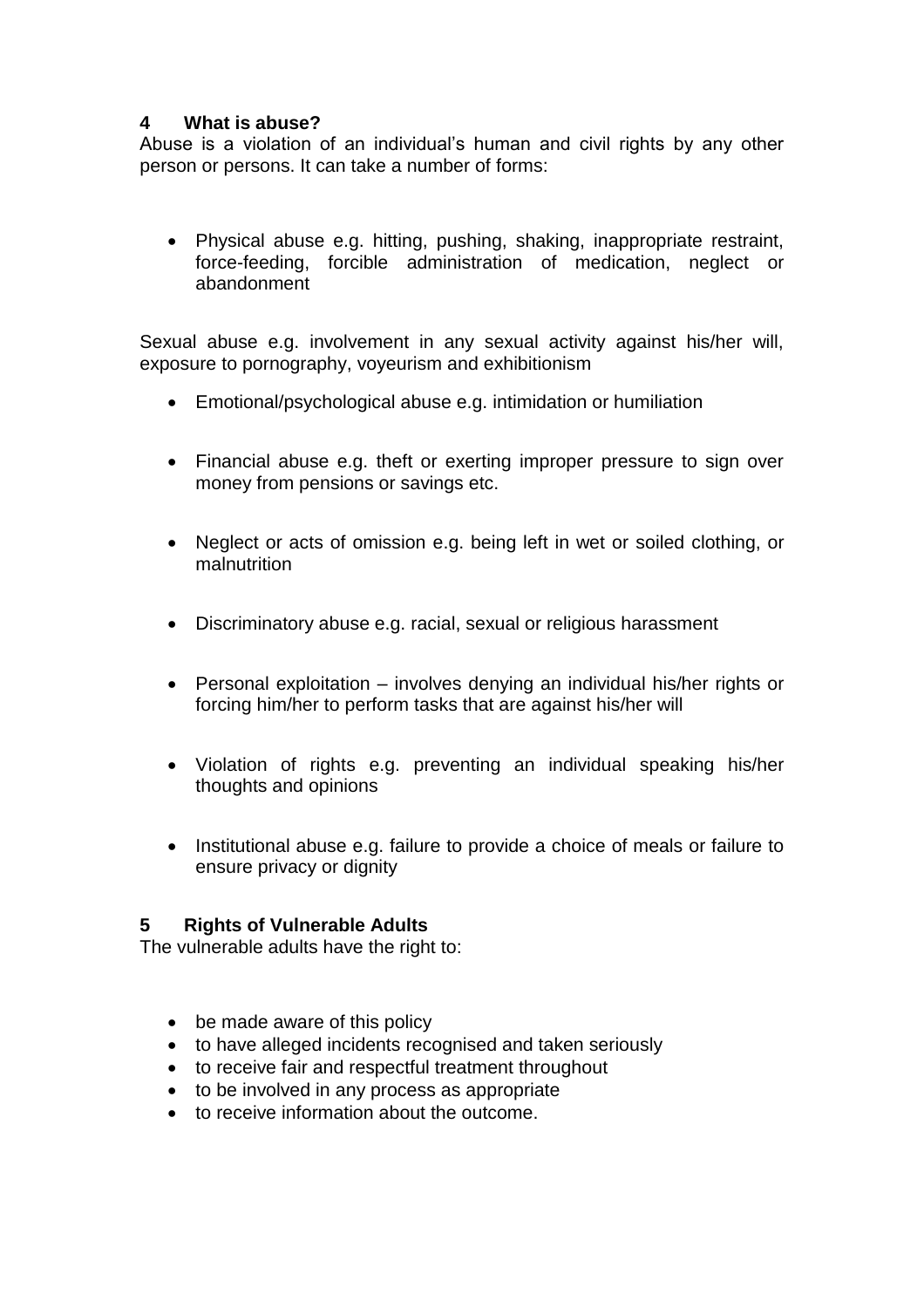## **6 Reporting Procedures**

All those making a complaint, allegation, or expression of concern, whether staff, service, users, carers or members of the public should be reassured that they:

- will be taken seriously
- their comments will usually be treated confidentially but their concerns may be shared if they or others are at significant risk
- if service users, they will be given immediate protection from the risk of reprisals or intimidation
- if staff they will be given support and afforded protection .

If an allegation is made to a member of Starmakerz staff or there is a suspicion of abuse then the member of staff should inform their line manager as soon as possible.

The line manager should make a written record of the allegation or suspicion of abuse (see appendix 1) and contact local Community Social Services on **01287 284451**

If a staff member has been told about the allegation of abuse in confidence, they should attempt to gain the consent of the person to make a referral to another agency. However, the gaining of the consent is not essential in order for information to be passed on. Consideration needs to be given to:

- The scale of the abuse
- The risk of harm to others
- The capacity of the victim to understand the issues of abuse and consent

If there is any doubt about whether or not to report an issue to Community Social Services then it should be reported.

In emergency situations (e.g. where there is the risk or occurrence or severe physical injury), where immediate action is needed to safeguard the health or safety of the individual or anyone else who may be at risk, the emergency services must be contacted.

Where a crime is taking place, has just occurred or is suspected, the police must be contacted immediately.